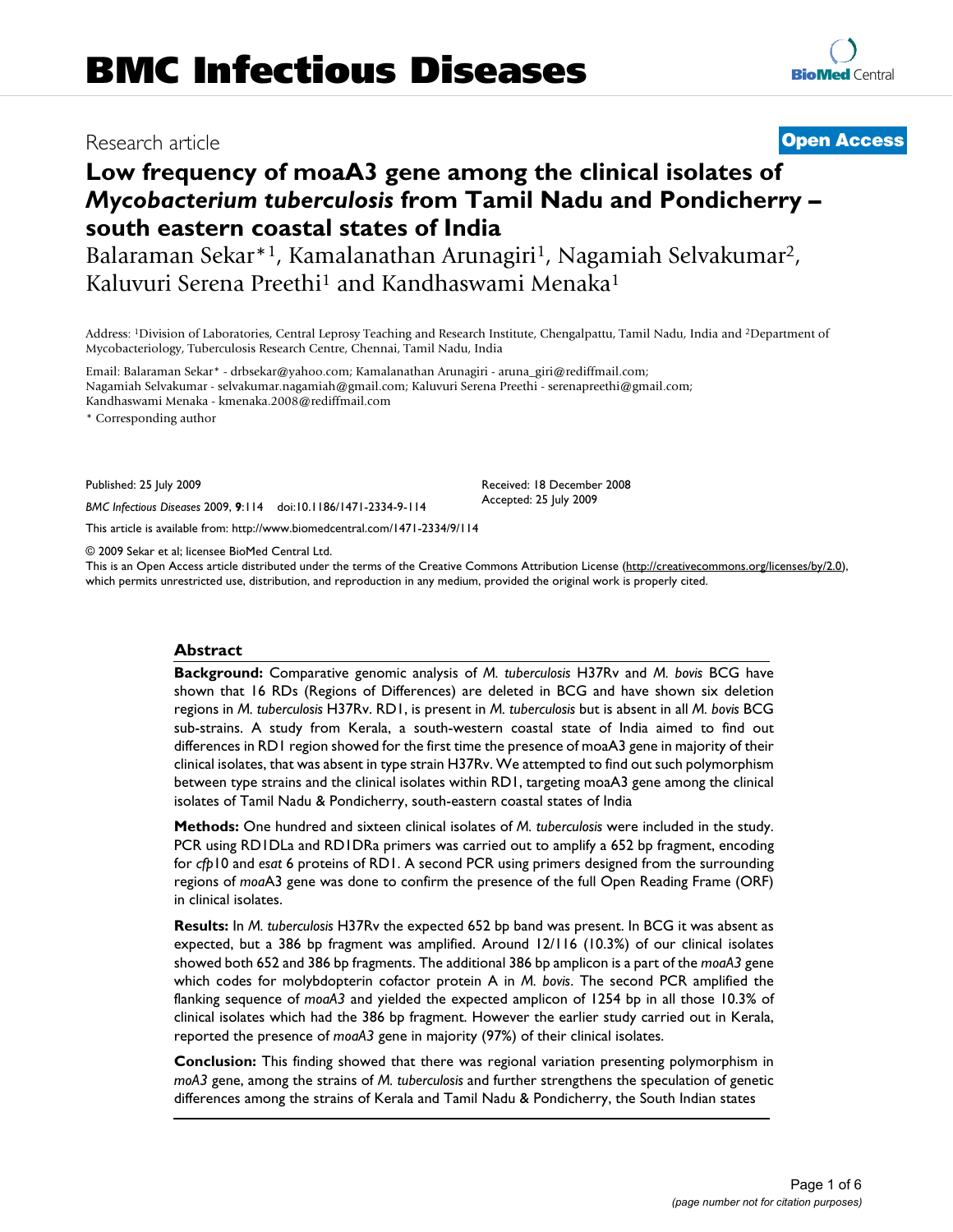# **Background**

The passaging of *M. tuberculosis* H37Rv and *M. bovis* BCG over years brought out changes in their genomic and virulence characteristics. Mahairas et al described the genomic changes in Region of difference 1 (RD1) – a region that is present in all virulent laboratory and clinical strains of *Mycobacterium bovis* and *Mycobacterium tuberculosis* [1]. The loss of RD1 in *M. bovis* BCG, contributes to the attenuation and its reintroduction into an attenuated strain resulted in a significant increase in virulence [2]. Deletions of RvD1 to RvD5 and TbD1 in H37 Rv are also reported [3].

A study was planned previously to screen the clinical isolates of *M. tuberculosis* from Kerala, a south-western costal state of South India for differences in RD1 region [4]. Amplification using primers that span the ORF coding for *cfp*10 and *esat* 6 has shown to have produced 652 bp in all *M. tuberculosis* clinical isolates studied and also an extra amplicon of 386 bp was amplified in 97% of local field isolates, but not in *M*. *tuberculosis* H37 Rv. Further analysis revealed that the primer that was made spanning the RD1 region was similar to the portions of the *moaA3* gene in the RvD5 region, which resulted in the amplification of 386 bp fragment. This amplicon spanned the nucleotides 575 to 960 of the *moaA3* gene in *M*. *bovis*

This prompted us to screen the local isolates from states of Tamil Nadu and Pondicherry, on the south-eastern coastal region of South India for the presence of *moaA3 gene*. Our study revealed a low frequency of *moaA3* gene among Tamil Nadu and Pondicherry clinical isolates compared to higher frequency of *moaA3* among the clinical isolates from the neighbouring Kerala state.

# **Methods**

### *Mycobacterial Strains*

In this study, we included 116 *M*.*tuberculosis* non-repeat clinical isolates from different parts of Tamil Nadu and Pondicherry. (74 – Obtained from Tuberculosis Research Centre (TRC), Chennai, Tamil Nadu and 42 from Government Chest Disease Hospital, Pondicherry). All the strains included in this study were isolated in the year 2006 and the analysis was completed by April 2007. *M*. *tuberculosis* H37RV and *M*.*bovis* BCG were used as type strains. All the strains were identified by biochemical analysis.

Since this study was based on laboratory work carried out with mycobacterial strains and there was no experimental work involving human (or) animal, the ethical approval was not required.

# *Drug susceptibility Testing (DST)*

The in-vitro DST was carried out on solid Lowenstein-Jensen (LJ) medium using the Minimal Inhibitory Concentration (MIC) method/Resistance ratio (RR) method  $\vert 5 \vert$ .

Briefly a 3 mm loopful of the bacterial suspension containing approximately 4 mg/ml was used to inoculate drug-free and drug-containing slopes (32, 64 and 128 mg/ ml). The standard strain, *M. tuberculosis* H37 Rv was included in every batch of tests as a check on the inoculumn size as well as the drug concentrations in the medium. The slopes were incubated at 37°C and read at the end of 28 days. The lowest drug concentration which inhibited growth (defined as 20 colonies) was taken as the MIC. RR was defined as the ratio of the MIC of the test isolate to the MIC of the reference strain H37Rv.

## *Extraction of DNA from clinical samples*

All the samples were processed for DNA extraction as per the standard method of Herman et al [6]. Essentially, the cells were lysed with lysozyme followed by treatment with proteinase K and sodium dodecyl sulphate. Proteins and macromolecules were precipitated using NaCl and hexadecyltrimethylammonium bromide -NaCl solutions. Nucleic acids were recovered from aqueous phase after extraction with chloroform and isoamyl alcohol. DNA was further precipitated 30 minutes with isopropanol at - 20°C. The pellet was washed with ethanol and later reconstituted in TE buffer.

### *PCR amplification of RD1 region*

PCR amplification of the RD1 was carried out as described earlier [4]. Briefly Primers RD1 DLa (For):-5'-AGA TGA AGA CCG ATG CCG CTA C-3', RD1 DRa (Rev):-5'-CCC GTG TTT CGC TAT TCT ACG C-3' that can span the RD1 region Rv3874 and Rv3875 coding for *cfp 10* and *esat 6* were used. After initial denaturation, amplification was performed in PCR thermocycler (Minicycler-MJ Research) for 35 cycles at 95°C/40 sec, 64°C/1 min, 72°C/1 min followed by a final extension at 72°C/5 min. It was expected to yield a 652 bp product and also 386 bp products if *moaA3* was present in the test isolates, only 652 bp product in *M. tuberculosis* H37Rv and only 386 bp products in *M. bovis* BCG.

To identify the flanking sequence of the 386 bp another set of primers were used (moaFP – 5'-CCC ATC GTG GTC GTT CAC C-3' and moaRP – 5'-CGA TGG CAG CGG TTT ACA G-3') to amplify a 1254 bp product, with the same conditions as done for the above amplification.

# *PCR amplification for IS6110*

Amplification of DNA for IS6110 was performed with primers IS-F – 5'-CCTGCGAGCGTA GG CGTCGG-3'and IS-R – 5'CTCGTCCAGCGCCGCTTCGG-3', to amplify 123 bp fragment of insertion element IS6110 of *M. tuberculosis* complex as reported earlier [7]. Briefly PCR was carried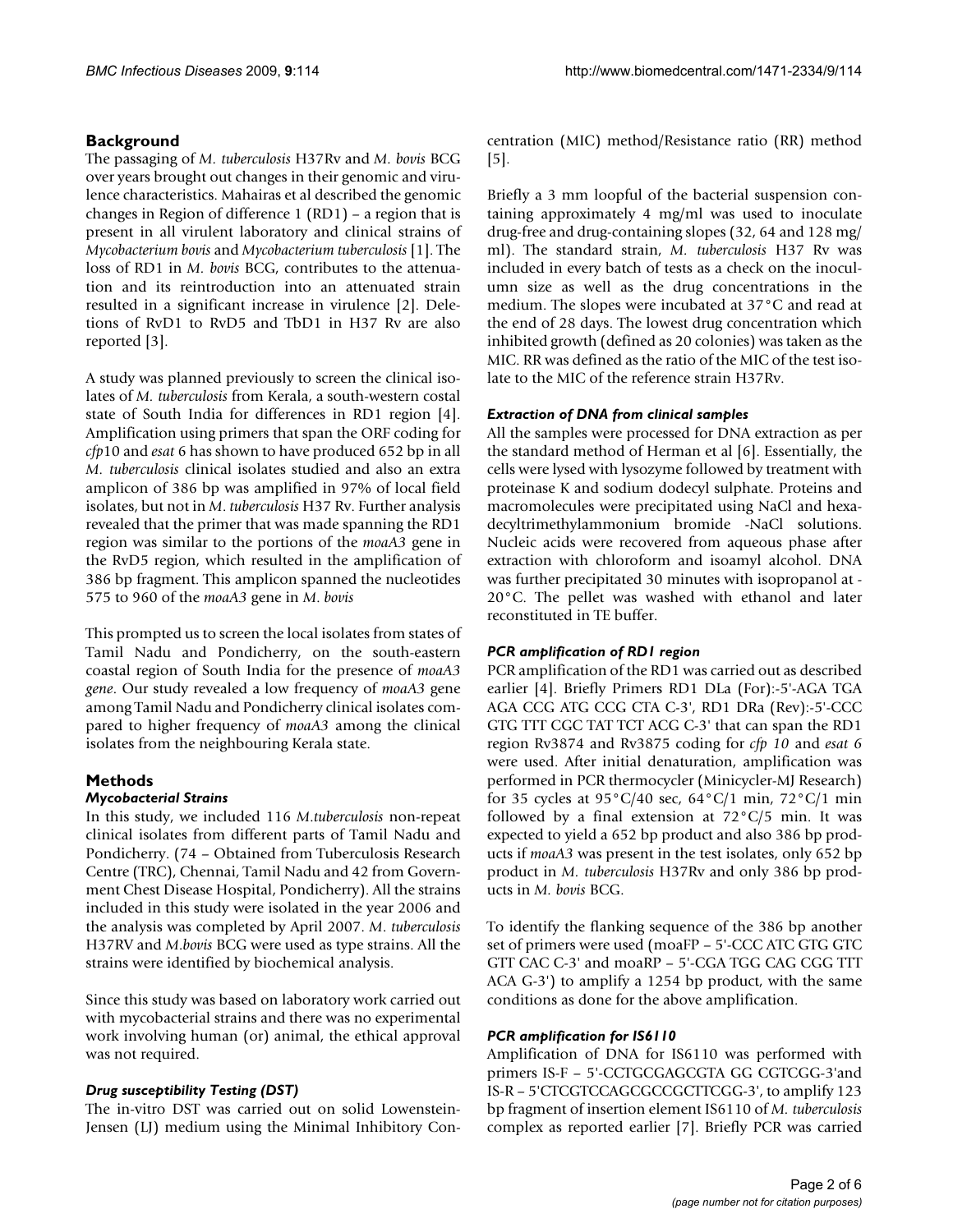out in 50 μl volume, using 200 μM dNTPs, 20 pM of each primer and 1 U of Taq polymerase, followed by template. Conditions followed were initial denaturation at 94°C for 4 minutes, followed by 35 cycles at 90°C for 1 minute, 60°C for 1 minute, and 72°C for 1 minute, and a final extension at 72°C for 10 minutes.

## **Results**

### *Screening of RD1*

The PCR primers designed to amplify regions within RD1 to find out the polymorphism between the type strain and the clinical isolates amplified the expected 652 bp fragment (comprising of Rv 3874 and Rv 3875, coding for *cfp*10 and *esat* 6) in *M*. *tuberculosis* H37Rv. In *M*.*bovis* BCG, the 652 bp was absent as expected, but a 386 bp fragment was amplified. All the 116 clinical isolates showed 652 bp products. However in 8 out of 74 (10.8%) of Tamil Nadu isolates and 4 out of 42 (9.5%) of Pondicherry isolates showed both 652 and 386 bp fragments (Figure 1). Thus, 12 out of the 116(10.3%) samples showed the extra amplicon of 386 bp. (Table 1)

The second PCR using primers designed from the surrounding region of *moaA3* gene done to confirm the presence of the full ORF in clinical isolates, amplified the expected 1254 bp in all the clinical isolates which showed the extra 386 bp amplicon. (Figure 2) (Table 2)

As our isolates showed a lower frequency of *moaA3* gene, we checked the possibility of false negativity by including 50 DNA templates from those isolates which were positive for 652 bp of RD1, but found negative for 386 bp extra amplicon and ran second PCR to amplify the flanking sequences. None of these templates were positive for flanking sequence. Thus, the remote possibility of false negativity as a cause for lower frequency of *moaA3* gene among our isolates was ruled out.



### **Figure 1**

### **PCR for amplification of** *cfp* **10 and** *esat* **6 of RD1**.

Lane-1 – Molecular weight marker (100 bp ladder). Lane-2 – *M. tuberculosis* H37Rv, showing only 652 bp (RD1). Lane-3 – *M. bovis* BCG showing only 386 bp. Lane-4 & 5 – Clinical isolates showing 652 bp & 386 bp extra amplicon (moaA3). Lane-6 to 11 – Clinical isolates showing 652 bp only. Lane12 – Negative control.

#### *Screening of IS 6110*

PCR for IS6110 showed the 123 bp fragment in all 116 (100%) clinical isolates. (Table 1)

#### *Correlation with drug susceptibility results*

For 58 TRC clinical isolates, drug susceptibility result was available. Resistance to Streptomycin (S), Isoniazid (H), Rifampicin(R), and Ethambutol (E) were  $33\%$ ,  $14\%$ ,  $0\%$ and 25%, among *moaA3* positive samples where as among *moaA3* negative samples were 29%, 34%, 20% and 14% respectively. Multi Drug Resistance (MDR) was observed in 18% (9/46) of samples negative for *moaA3*, where as no MDR was observed among *moaA3* positive sample. However, as most of the samples tested were *moaA3* negative and only few samples were positive the statistical significance could not be drawn for want of adequate sample size in both the comparable groups.

### **Discussion**

Studies with subtractive hybridization and microarrays have identified 16 regions present in *M. tuberculosis* H37Rv but are absent in *M*. *bovis* BCG [1,8]. Further deletions of RvD1 to RvD5 and TbD1 genes in H37Rv are also reported [3]. RD1 region comprises of nine genes (Rv3871 to Rv3879c) and spans a 9.5-kb region. In *M. bovis* BCG, RD1 deletion completely removes seven genes (Rv3872 to Rv3878) and truncates two others (Rv3871 and Rv3879c) [9].

Of the nine genes predicted within the 9.5 kb RD1 region, those coding for *cfp* 10 (Rv3874) and *esat* 6 (Rv3875) are immunogenic and RD1 deletion mutants of *M. tuberculosis* have been found to be less virulent [9]

Thus, generation of deletion of genes appear to be a major mechanism for creating genetic diversity.

Based on this, a study from Kerala was carried-out to screen for differences in the RD1 region. Amplification using primers that span the ORF coding for *cfp*10 and *esat* 6 was expected to give a 652 bp PCR product. But the PCR results revealed an extra amplicon of 386 bp in 97% of the clinical isolates screened. Further characterization by sequencing and homology search indicated that this region is a part of the *moaA3* gene which encodes for molybdopterin cofactor protein A in *M*.*bovis*. The PCR primer that was made spanning the RD1 region was shown to be similar to portions of the *moaA3* (MT3427) gene in the RvD5 region in clinical isolates and also in CDC1551 which resulted in the amplification of the 386 bp fragment. This amplicon spanned the nucleotides 575 to 960 of the *moaA3* gene (MT 3355) in M. *bovis* [4]

With this background, we searched for the presence of *moaA3* gene among the clinical isolates collected from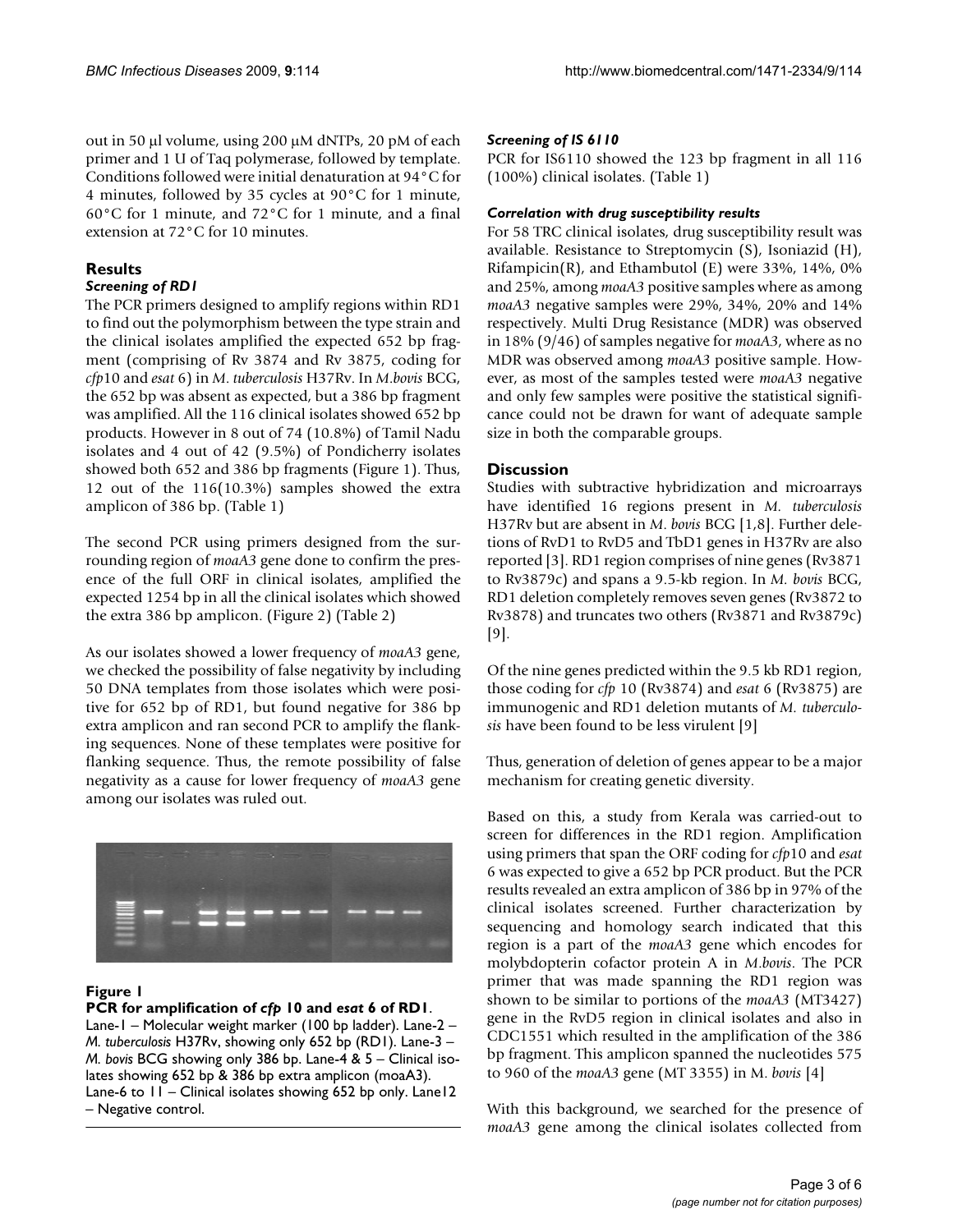|             | Source of samples No. of samples investigated | No. of samples positive for<br><b>IS6110</b> | No. of samples positive for<br>652 bp | No. of samples positive for 652<br>$bp + 386 bp$ |
|-------------|-----------------------------------------------|----------------------------------------------|---------------------------------------|--------------------------------------------------|
| Tamil Nadu  | 74                                            | 74 (100%)                                    | 74 (100%)                             | 08 (10.8%)                                       |
| Pondicherry | 42                                            | 42 (100%)                                    | 42 (100%)                             | 04 (9.5%)                                        |
| Total       | l 16                                          | 116 (100%)                                   | 116(100%)                             | 12(10.3%)                                        |

#### **Table 1: PCR for amplification of** *cfp10* **and** *esat* **6 of RD1**

652 bp – product found in *M. tuberculosis* H37Rv; 386 bp – product found in M. bovis BCG

Tamil Nadu and Pondicherry. Our search showed presence of 652 bp of *cfp*10 and *esat* 6 of RD1 region in all the 116 clinical isolates screened but only a limited number of 12/116 (10.3%) clinical isolates showed the presence of 386 bp amplicon of *moaA3*. Amplification of flanking sequence of 386 bp *moaA3* showed the expected 1254 bp product in among all the isolates showed the extra 386 bp amplicon. Thus, in contrast to Kerala study, only in limited proportion of our isolates *moaA3* was amplified using the designed primer.

Although Rao et al, [10] reported total absence of RD1 region in clinical isolates, in a study from Hyderabad, Andhrapradesh (a south eastern coastal state) all our clinical isolates showed the presence of RD1 (*cfp* 10 and *east* 6) region. In fact, few isolates we obtained from Hyderabad were found positive for RD1 region in all the isolates (data not shown). This is in concurrence with other reports [11,4].

In H37Rv, the *moaA3* amplicon was shown to be absent. The RvD5 region from which the amplicon was generated is an IS6110 mediated deletion in the type strain H37Rv [3]. IS6110 is a powerful genetic marker for strain differentiation [12]. In general low/no copies of IS6110 were



### **Figure 2**

**PCR for amplification of flanking sequence of 386 bp of moaA3 gene**. Lane-1 – Molecular weight marker (500 bp ladder). Lane-2 to 7 – Clinical isolates which were positive for 386 bp extra amplicon, showing 1254 bp of flanking sequence. Lane-8 – Negative control.

implicated among south-east Asian strains, including India [13-15].

However, a closer scrutiny at the frequency of no/low copies of IS6110 reveals that they are commoner among Kerala strains than those from Tamil Nadu. An analysis from Kerala [16] reported about 24% of no copies and 39% of single copy of IS6110 in their isolates. Thus, around 62.5% of (50 out of 80) strains analyzed were not typeable by IS6110 based finger printing. This reported to be higher than the small numbers of IS6110 – deficient strains -1%–4% reported in Tamil Nadu [17,18]. It is appropriate to underscore that all our isolates screened for IS6110 by PCR were found positive.

Adding to this genetic variations, our finding of low frequency of 10.3% of *moaA3* gene among Tamil Nadu and Pondicherry isolates compared to the higher proportion of 97% among Kerala isolates, further strengthens the speculation of genetic variation among the strains of Kerala and Tamil Nadu & Pondicherry, the South Indian states.

Further in screening of different genes of RD1 region among clinical isolates from Kerala and Western and Northern India, Rv 3871 and Rv 3872 (part of RD1 region) was reported as high as 98% in Kerala isolates, where as only 30% was reported in the other isolates screened [11].

This further emphasizes the need to carry out systematic molecular epidemiological studies in these endemic areas to explore any other genetic variations. Further the role of IS6110 or any other insertion sequences or mobile genetic elements in the genetic variation may also be investigated.

### **Conclusion**

Our attempt to screen for *moaA3* gene among the clinical isolates of Tamil Nadu and Pondicherry revealed a low frequency of *moaA3* gene compared to a high frequency of *moaA3* gene among Kerala isolates. This finding showed a regional variation presenting polymorphism in *moA3* gene, among the strains of *M*.*tuberculosis* and further strengthens the speculation of genetic variations among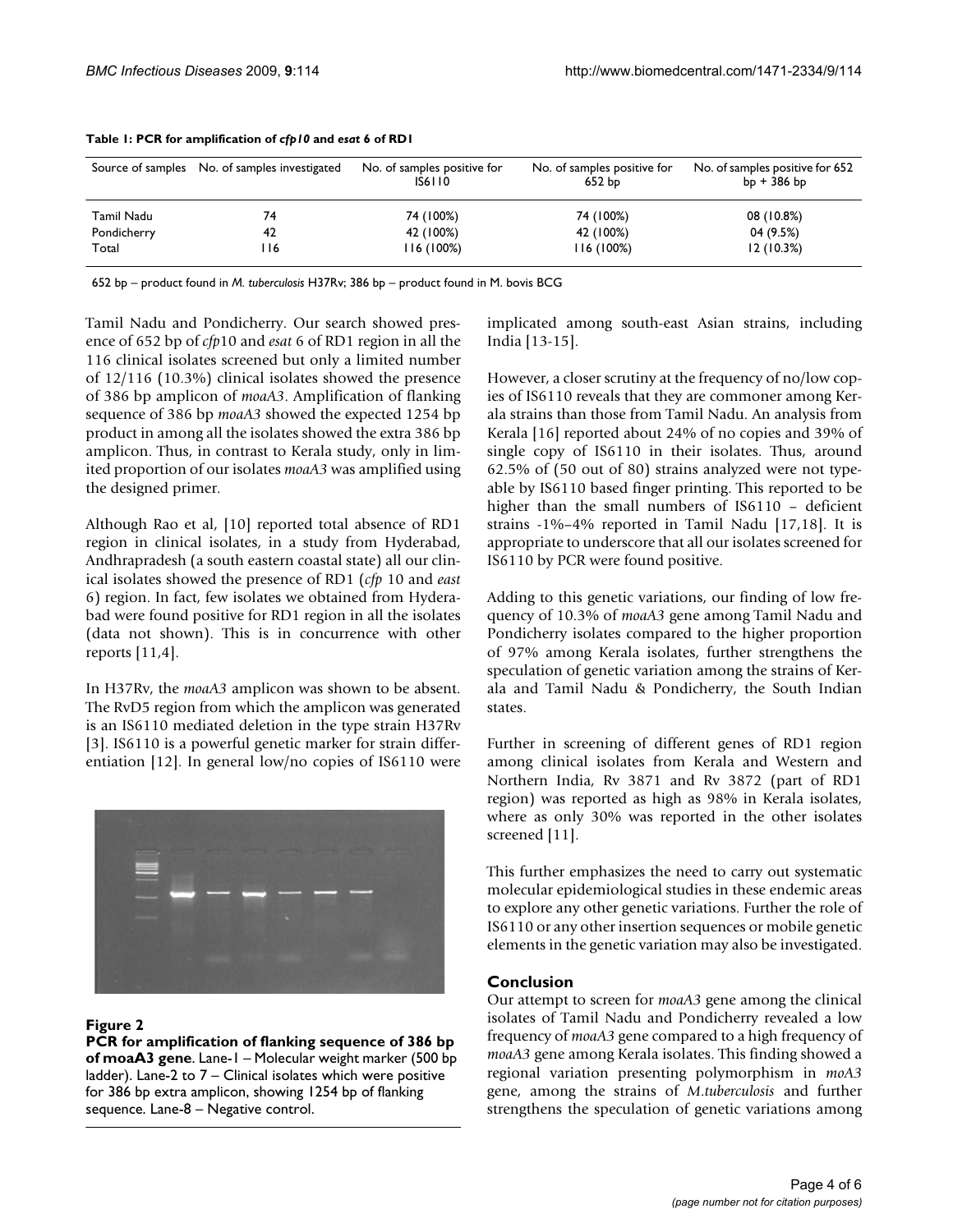|             |      | Source of samples No. of samples investigated No. of samples positive for 652 bp +386 bp | No. of samples positive for Flanking sequence<br>among samples showing 386 bp amplicon |
|-------------|------|------------------------------------------------------------------------------------------|----------------------------------------------------------------------------------------|
| Tamil Nadu  | 74   | 08 (10.8%)                                                                               | 08 (100%)                                                                              |
| Pondicherry | 42   | 04 (9.5%)                                                                                | 04(100%)                                                                               |
| Total       | l 16 | 12(10.3%)                                                                                | 12(100%)                                                                               |

**Table 2: PCR for amplification of Flanking sequence of 386 bp of moaA3 gene**

386 bp product found in *M. bovis* BCG & in some field isolates

1254 bp product coded flanking sequence of 386 bp fragment of moaA3 gene

the strains of Kerala and Tamil Nadu & Pondicherry, the neighbouring South Indian states.

#### **List of abbreviations**

RD: Region of Difference; BCG: Bacille Calmette-Guerin; *cfp*10: culture filtrate protein 10; *esat* 6: early secreted antigenic target 6; ORF: Open Reading Frame; PCR: Polymerase Chain Reaction; MIC: Minimal Inhibitory Concentration; MDR: Multi Drug Resistance; DST: Drug susceptibility Testing.

#### **Competing interests**

The authors declare that they have no competing interests.

#### **Authors' contributions**

BS conceived, designed and supervised the study and carried out data analysis and wrote the manuscript. KA codesigned the study and carried out most of the experiment and assisted in the data analysis and preparation of the manuscript. NSK participated in the design and coordination of the study. KSP did part of the experimental work and coordinated. KM co-participated in most of the experiments and assisted in the data analysis

#### **Acknowledgements**

We thank Government Chest Disease Hospital, Pondicherry and Tuberculosis Research Centre, Chennai for the supply of their clinical isolates and we thank Dr. P. K. Oommen, Director, Central Leprosy Teaching & Research Institute, for his permission and support.

#### **References**

- 1. Mahairas GG, Sabo PJ, Hickey MJ, Singh DC, Stover CK: **[Molecular](http://www.ncbi.nlm.nih.gov/entrez/query.fcgi?cmd=Retrieve&db=PubMed&dopt=Abstract&list_uids=8631702)** [analysis of genetic differences between Mycobacterium](http://www.ncbi.nlm.nih.gov/entrez/query.fcgi?cmd=Retrieve&db=PubMed&dopt=Abstract&list_uids=8631702)<br>bovis BCG and virulent M. bovis. | Bacteriol 1996, **bovis BCG** and virulent M. bovis. **178(5):**1274-1282.
- 2. Pym AS, Brodin P, Brosch R, Huerre M, Cole ST: **[Loss of RD1 con](http://www.ncbi.nlm.nih.gov/entrez/query.fcgi?cmd=Retrieve&db=PubMed&dopt=Abstract&list_uids=12410828)[tributed to the attenuation of the live tuberculosis vaccines](http://www.ncbi.nlm.nih.gov/entrez/query.fcgi?cmd=Retrieve&db=PubMed&dopt=Abstract&list_uids=12410828) [Mycobacterium bovis BCG and Mycobacterium microti.](http://www.ncbi.nlm.nih.gov/entrez/query.fcgi?cmd=Retrieve&db=PubMed&dopt=Abstract&list_uids=12410828)** *Mol Microbiol* 2002, **46(3):**709-717.
- 3. Brosch R, Philip WJ, Stavropoulos E, Colston MJ, Cole ST, Gordon SV: **[Genomic analysis reveals variation between Mycobacte](http://www.ncbi.nlm.nih.gov/entrez/query.fcgi?cmd=Retrieve&db=PubMed&dopt=Abstract&list_uids=10531227)[rium tuberculosis H37Rv and the attenuated M. tuberculosis](http://www.ncbi.nlm.nih.gov/entrez/query.fcgi?cmd=Retrieve&db=PubMed&dopt=Abstract&list_uids=10531227) [H37Ra strain.](http://www.ncbi.nlm.nih.gov/entrez/query.fcgi?cmd=Retrieve&db=PubMed&dopt=Abstract&list_uids=10531227)** *Infect Immun* 1999, **67(11):**5768-5774.
- 4. Sarojini S, Soman S, Radhakrishnan I, Mundayoor S: **[Identification of](http://www.ncbi.nlm.nih.gov/entrez/query.fcgi?cmd=Retrieve&db=PubMed&dopt=Abstract&list_uids=16202156) [MoaA3 gene in patient isolates of Mycobacterium tuberculo](http://www.ncbi.nlm.nih.gov/entrez/query.fcgi?cmd=Retrieve&db=PubMed&dopt=Abstract&list_uids=16202156)sis in Kerala, which is absent in M. tuberculosis H37Rv and [H37 Ra.](http://www.ncbi.nlm.nih.gov/entrez/query.fcgi?cmd=Retrieve&db=PubMed&dopt=Abstract&list_uids=16202156)** *BMC Infect Dis* 2005, **5:**81.
- 5. Canetti G, Fox W, Khomenko A, Mahler HT, Menon NK, Mitchison DA, *et al.*: **[Advances in techniques of testing mycobacterial](http://www.ncbi.nlm.nih.gov/entrez/query.fcgi?cmd=Retrieve&db=PubMed&dopt=Abstract&list_uids=5309084)**

**[drug sensitivity and use of sensitivity tests in tuberculosis](http://www.ncbi.nlm.nih.gov/entrez/query.fcgi?cmd=Retrieve&db=PubMed&dopt=Abstract&list_uids=5309084) [control programmes.](http://www.ncbi.nlm.nih.gov/entrez/query.fcgi?cmd=Retrieve&db=PubMed&dopt=Abstract&list_uids=5309084)** *Bull World Health Organ* 1969, **41:**21-43.

- 6. Hermans PW, Schuitema AR, Van Soolingen D, Verstynen CP, Bik EM, Thole JE, Kolk AH, van Embden JD: **[Specific detection of Myco](http://www.ncbi.nlm.nih.gov/entrez/query.fcgi?cmd=Retrieve&db=PubMed&dopt=Abstract&list_uids=2116445)[bacterium tuberculosis complex strains by Polymerase](http://www.ncbi.nlm.nih.gov/entrez/query.fcgi?cmd=Retrieve&db=PubMed&dopt=Abstract&list_uids=2116445) [Chain reaction.](http://www.ncbi.nlm.nih.gov/entrez/query.fcgi?cmd=Retrieve&db=PubMed&dopt=Abstract&list_uids=2116445)** *J Clin Microbiol* 1990, **28(6):**1204-1213.
- 7. Sekar B, Selvaraj L, Allexis A, Ravi S, Arunagiri K, Rathinavel L: **[The](http://www.ncbi.nlm.nih.gov/entrez/query.fcgi?cmd=Retrieve&db=PubMed&dopt=Abstract&list_uids=18974489) [Utility of IS6110 sequence based Polymerase Chain Reaction](http://www.ncbi.nlm.nih.gov/entrez/query.fcgi?cmd=Retrieve&db=PubMed&dopt=Abstract&list_uids=18974489) in comparison to conventional methods in the diagnosis of [Extra-pulmonary tuberculosis.](http://www.ncbi.nlm.nih.gov/entrez/query.fcgi?cmd=Retrieve&db=PubMed&dopt=Abstract&list_uids=18974489)** *Indian J Med Microbiol* 2008, **26(4):**352-355.
- 8. Behr MA, Wilson MA, Gill WP, Salamon H, Schoolnik GK, Rane S, Small PM: **[Comparative genomics of BCG vaccines by whole](http://www.ncbi.nlm.nih.gov/entrez/query.fcgi?cmd=Retrieve&db=PubMed&dopt=Abstract&list_uids=10348738)[genome DNA microarray.](http://www.ncbi.nlm.nih.gov/entrez/query.fcgi?cmd=Retrieve&db=PubMed&dopt=Abstract&list_uids=10348738)** *Science* 1999, **284(5419):**1520-1523.
- 9. Lewis KN, Liao R, Guinn KM, Hickey MJ, Smith S, Behr MA, Sherman DR: **[Deletion of RD1 from Mycobacterium tuberculosis mim](http://www.ncbi.nlm.nih.gov/entrez/query.fcgi?cmd=Retrieve&db=PubMed&dopt=Abstract&list_uids=12508154)[ics Bacille Calmette-Guerin attenuation.](http://www.ncbi.nlm.nih.gov/entrez/query.fcgi?cmd=Retrieve&db=PubMed&dopt=Abstract&list_uids=12508154)** *J Infect Dis* 2003, **187(1):**117-123.
- 10. Rao KR, Kauser F, Srinivas S, Zanetti S, Sechi LA, Ahmed N, Hasnain SE: **[Analysis of genomic downsizing on the basis of region of](http://www.ncbi.nlm.nih.gov/entrez/query.fcgi?cmd=Retrieve&db=PubMed&dopt=Abstract&list_uids=16333085) [difference polymorphism profiling of Mycobacterium tuber](http://www.ncbi.nlm.nih.gov/entrez/query.fcgi?cmd=Retrieve&db=PubMed&dopt=Abstract&list_uids=16333085)[culosis patient isolates reveals geographic partitioning.](http://www.ncbi.nlm.nih.gov/entrez/query.fcgi?cmd=Retrieve&db=PubMed&dopt=Abstract&list_uids=16333085)** *J Clin Microbiol* 2005, **43(12):**5978-5982.
- 11. Soman S, Joseph BV, Sarojini S, Kumar RA, Katoch VM, Mundayoor S: **[Presence of Region of Difference 1 among clinical isolates of](http://www.ncbi.nlm.nih.gov/entrez/query.fcgi?cmd=Retrieve&db=PubMed&dopt=Abstract&list_uids=17699640) [Mycobacterium tuberculosis from India.](http://www.ncbi.nlm.nih.gov/entrez/query.fcgi?cmd=Retrieve&db=PubMed&dopt=Abstract&list_uids=17699640)** *J Clin Microbiol* 2007, **45(10):**3480-3481.
- 12. van Soolingen D, Hermans PW, de Hass PE, Scoll DR, van Embden JD: **[Occurrence and stability of insertion sequences in Mycobac](http://www.ncbi.nlm.nih.gov/entrez/query.fcgi?cmd=Retrieve&db=PubMed&dopt=Abstract&list_uids=1685494)terium tuberculosis complex strains: evaluation of an insertion sequence-dependent DNA polymorphism as a tool in [the epidemiology of tuberculosis.](http://www.ncbi.nlm.nih.gov/entrez/query.fcgi?cmd=Retrieve&db=PubMed&dopt=Abstract&list_uids=1685494)** *J Clin Microbiol* 1991, **29(11):**2578-2586.
- 13. Fomunkong NG, Tang TH, al-maamary S, Ibrahim WA, Ramayah S, Yates M, Zainuddin ZF, Dale JW: **[Insertion sequence typing of](http://www.ncbi.nlm.nih.gov/entrez/query.fcgi?cmd=Retrieve&db=PubMed&dopt=Abstract&list_uids=7718832) [Mycobacterium tuberculosis: characterization of a wide](http://www.ncbi.nlm.nih.gov/entrez/query.fcgi?cmd=Retrieve&db=PubMed&dopt=Abstract&list_uids=7718832)[spread subtype with a single copy of IS6110.](http://www.ncbi.nlm.nih.gov/entrez/query.fcgi?cmd=Retrieve&db=PubMed&dopt=Abstract&list_uids=7718832)** *Tuber Lung Dis* 1994, **75(6):**435-440.
- 14. Palittapongarnpim P, Luangsook P, Tansuphaswadikul S, Chuchottaworn C, Prachaktam R, Sathapatayavongs B: **[Restriction fragment](http://www.ncbi.nlm.nih.gov/entrez/query.fcgi?cmd=Retrieve&db=PubMed&dopt=Abstract&list_uids=9432395) [length polymorphism study of Mycobacterium tuberculosis](http://www.ncbi.nlm.nih.gov/entrez/query.fcgi?cmd=Retrieve&db=PubMed&dopt=Abstract&list_uids=9432395) [in Thailand using IS6110 as probe.](http://www.ncbi.nlm.nih.gov/entrez/query.fcgi?cmd=Retrieve&db=PubMed&dopt=Abstract&list_uids=9432395)** *Int J Tuberc Lung Dis* 1997, **1(4):**370-376.
- 15. Yuen LKW, Ross BS, Jackson KM, Dwyer B: **[Characterization of](http://www.ncbi.nlm.nih.gov/entrez/query.fcgi?cmd=Retrieve&db=PubMed&dopt=Abstract&list_uids=8100244) [Mycobacterium tuberculosis strains from Vietnamese](http://www.ncbi.nlm.nih.gov/entrez/query.fcgi?cmd=Retrieve&db=PubMed&dopt=Abstract&list_uids=8100244) [patients by Southern Blot hybridization.](http://www.ncbi.nlm.nih.gov/entrez/query.fcgi?cmd=Retrieve&db=PubMed&dopt=Abstract&list_uids=8100244)** *J Clin Microbiol* 1993, **31(6):**1615-1618.
- 16. Radhakrishnan I, Manju YK, Kumar RA, Mundayoor S: **[Implication](http://www.ncbi.nlm.nih.gov/entrez/query.fcgi?cmd=Retrieve&db=PubMed&dopt=Abstract&list_uids=11354035) [of low frequency of IS6110 in fingerprinting field isolates of](http://www.ncbi.nlm.nih.gov/entrez/query.fcgi?cmd=Retrieve&db=PubMed&dopt=Abstract&list_uids=11354035) [Mycobacterium tuberculosis from Kerala, India.](http://www.ncbi.nlm.nih.gov/entrez/query.fcgi?cmd=Retrieve&db=PubMed&dopt=Abstract&list_uids=11354035)** *J Clin Microbiol* 2001, **39(4):**1683.
- 17. Narayanan S, Das S, Garg R, Hari L, Rao VB, Frieden TR, Narayanan PR: **[Molecular epidemiology of Tuberculosis in rural area of](http://www.ncbi.nlm.nih.gov/entrez/query.fcgi?cmd=Retrieve&db=PubMed&dopt=Abstract&list_uids=12454197) [high prevalence in South India: Implication for disease con](http://www.ncbi.nlm.nih.gov/entrez/query.fcgi?cmd=Retrieve&db=PubMed&dopt=Abstract&list_uids=12454197)[trol and prevention.](http://www.ncbi.nlm.nih.gov/entrez/query.fcgi?cmd=Retrieve&db=PubMed&dopt=Abstract&list_uids=12454197)** *J Clin Microbiol* 2002, **40(12):**4785-4788.
- 18. Das S, Paramasivan CN, Lowrie DB, Prabhakar R, Narayanan PR: **[IS6110 restriction fragment length polymorphism typing of](http://www.ncbi.nlm.nih.gov/entrez/query.fcgi?cmd=Retrieve&db=PubMed&dopt=Abstract&list_uids=8593378) clinical isolates of Mycobacterium tuberculosis from patients [with pulmonary tuberculosis in Madras, South India.](http://www.ncbi.nlm.nih.gov/entrez/query.fcgi?cmd=Retrieve&db=PubMed&dopt=Abstract&list_uids=8593378)** *Tuber Lung Dis* 1995, **76(6):**550-554.